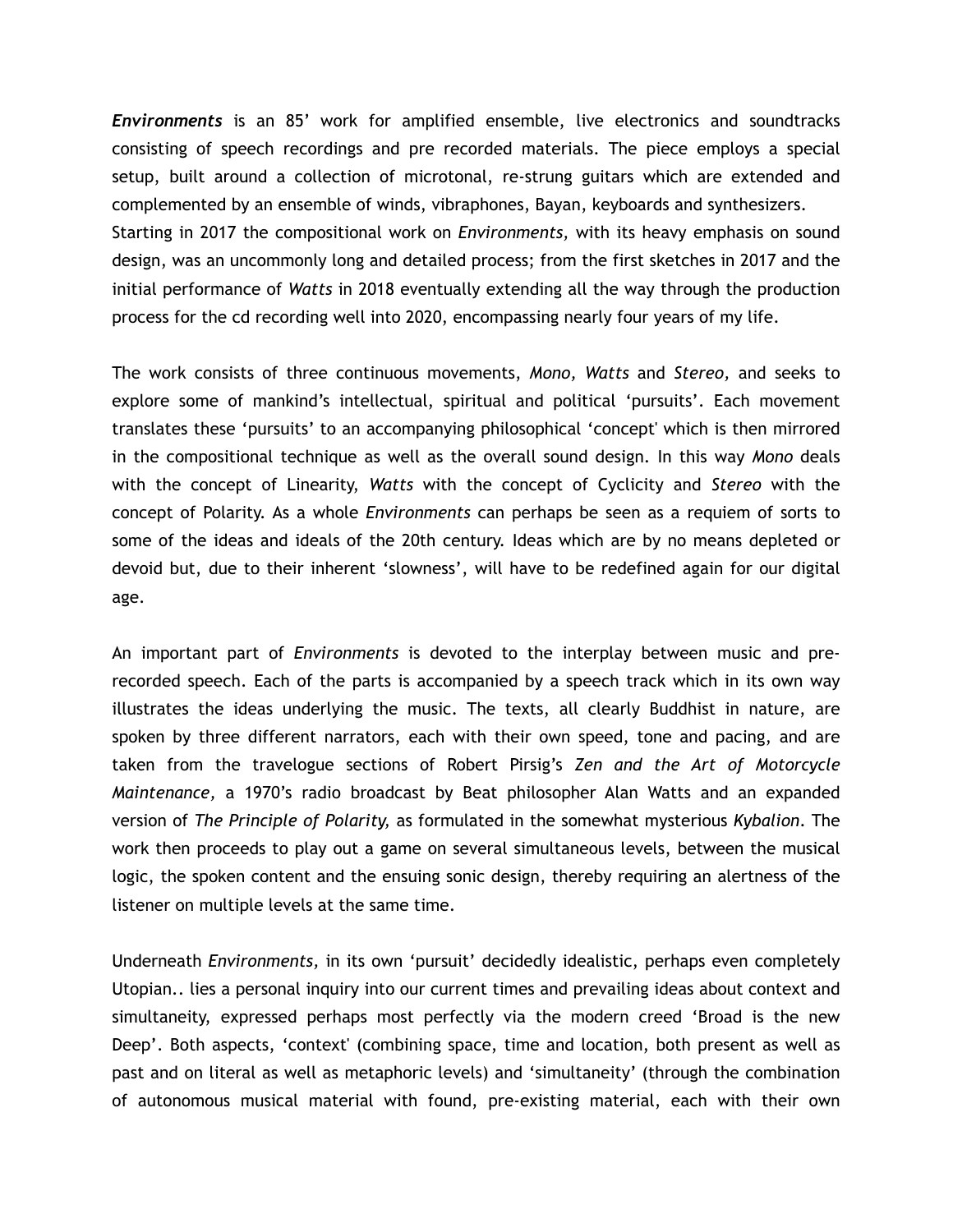specific messages and meaning) served as focal points of investigation in an effort to gain more insight into our present-day quest for narrative and an all-enveloping 'experience'.

Can autonomous messages be digested simultaneously? In which ways does simultaneous listening effect the combined components if both wish to remain independent? How do we listen? And how does a composer navigate around this?

Perhaps most importantly: what is the added value? Does one medium automatically go at the cost of the other? Or does 'broad' ultimately require just as much depth as 'deep'?

Starting from one-dimensional 'private' pursuits (expressed through the metaphor of the road) *Environments* gradually travels outwards, via transcendent pursuits (expressed through the idea of how man organizes time - i.e. 'life' - or vice versa) and eventually ends up on a more worldly, dualistic plane, where political pursuits and ideas of opposition are eventually wiped out and irredeemably lead back to the single, one-dimensional line: the *continuum,* which, like Shakespeare's 'actors' on the stage, perhaps dictates more of individual life than most would care to admit.

*Mono* is the first part of *Environments.* The score consists of a single line (basically a neverrepeating rhythmic ostinato) set for 2 restrung 'unison' guitars, 2 synthesizers (equipped with banks of modified synthetic guitar samples), Bayan, piano and sine pulse phasing. The musicians all read the same line but with different instructions for each. The piece loosely pursues the idea of 'Linearity', as a kind of metaphor for Man's private, intellectual pursuits. This idea is expressed both through the single-line score as well as through its quasi unison character.

<span id="page-1-1"></span>The overall sound of *Mono* was dictated to a high degree by the resonant qualities of the socalled 'unison' guitar: a form of partial restringing where the original thicknesses of the guitar's strings are retained as much as possible but are tuned up and down to approximate unisons with an overall range of ca. 50 cents. When played continually in sequence the soundboard amplifies the resonance and gradually produces wonderful strings of overtones.<sup>1</sup> This sound world was then translated outward to the rest of the ensemble, extending it to synthetic counterparts (the synthesizers), to the enormous soundboard of the piano and to the microtonal pulse oscillations of the sinewaves, with an independent part for Bayan

<span id="page-1-0"></span> $1$  This somewhat 'primitive' instrument I later found to have some historical precedents, in for example the Korean Geomungo: a member of the Zither family which similarly employs an abundance of primes and octaves in its tuning (four of the total six strings), is equipped with a wealth of wildly different materials for its individual strings (thereby determining 'character' more through color than through pitch) and manages to conjure up an abundance of overtones due to the soundboard's amplification of the harmonically-related open strings.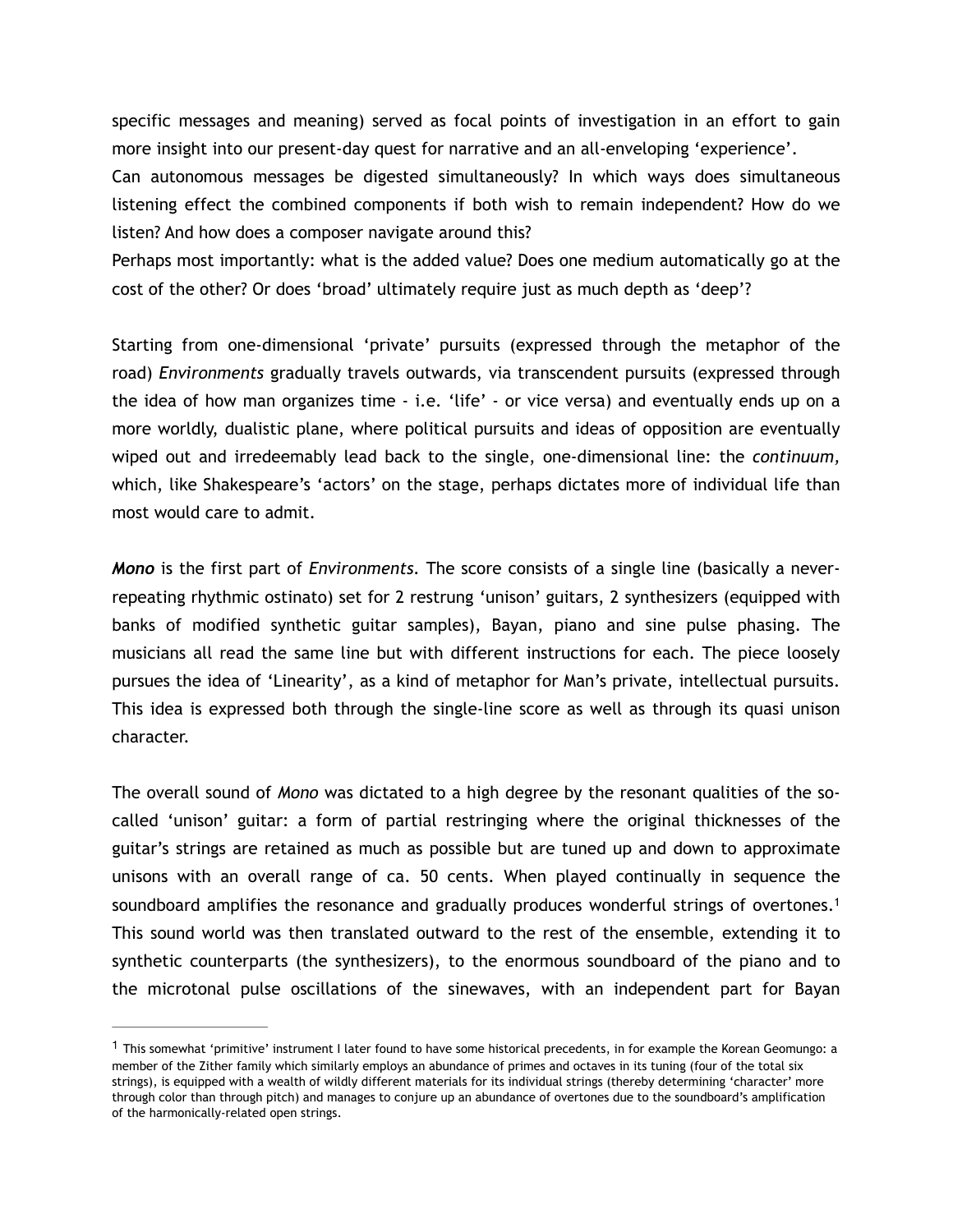instructed with no more than to 'pick up the sounds in the air'. The piece then goes through three phases, each time gradually building up a 'six string' situation (where all 6 strings/ sounds are in play) before winding the process down again.

The speech track to *Mono* is taken from the travelogue sections of Robert Pirsig's *Zen and the Art of Motorcycle Maintenance* and proceeds in a similar kind of fashion as the book, as a sort of road trip, with the voice articulating a journey as it proceeds. The speech is more-or-less 'laid over' the music without any further intentional design. An interesting side-note to the text is that the music was in fact long-written before the text was found. Though the topic of 'linearity' was clear from the start, finding a suitable text which had both a sufficient quantity of words (specifically in the form of a described journey) and ditto philosophical content was a journey on its own. Any inference between music and text, though clearly present, is thus in fact entirely circumstantial.. (and, I would like to think, quite in the spirit of Pirsig's own methods of composition).

*Watts* is the second part of *Environments*. *Watts* uses the identical rhythmic form employed in *Mono* but now redefines the six 'unison strings' as a continually repeating 6-note arpeggio, set for solo acoustic guitar, 3 winds, Bayan, 2 vibraphones, Fender Rhodes, Electric guitar, Sinewaves and pre-recorded tracks. The main bulk of *Watts* is essentially one long canon, consisting of a multitude of little self-referential melodic cells which with each new entry renew themselves at the front while the former cells recede to the back in sentences of everincreasing length, thereby serving both as a form of acoustic echo as well as a symbolic image of continually receding memory. Not unlike a snake eternally biting its own tail. Once initiated by the first vibraphone the other 'solo' instruments gradually enter, expanding the harmony as well as the number of echos in the air and serving as a sort of replica of 'the watch' as well as 'the compass' ('*not only left and right*', but also '*above and below*').

The content of *Watts* revolves around two central ideas: that of the 'continuum' and that of 'cyclicity'. 'Cyclicity' is pretty much covered in the circling sound design, the setup of the players, the eternal ups-and-downs of the ostinato and the long-developing, ever-renewing cells where the first thing is always the last. The idea of the continuum, hidden as it is meant to be, however reveals itself only as the speaker introduces it.

The speaker in this case is the famous Beat Philosopher Alan Watts, well-known for his many books and radio broadcasts of the 1950's and '60's (and known again to the current generation by his seductive vocal cameo in the Hollywood movie *Her*). The speech was actually found right in the middle of the composition-process, when most of the music and its flow were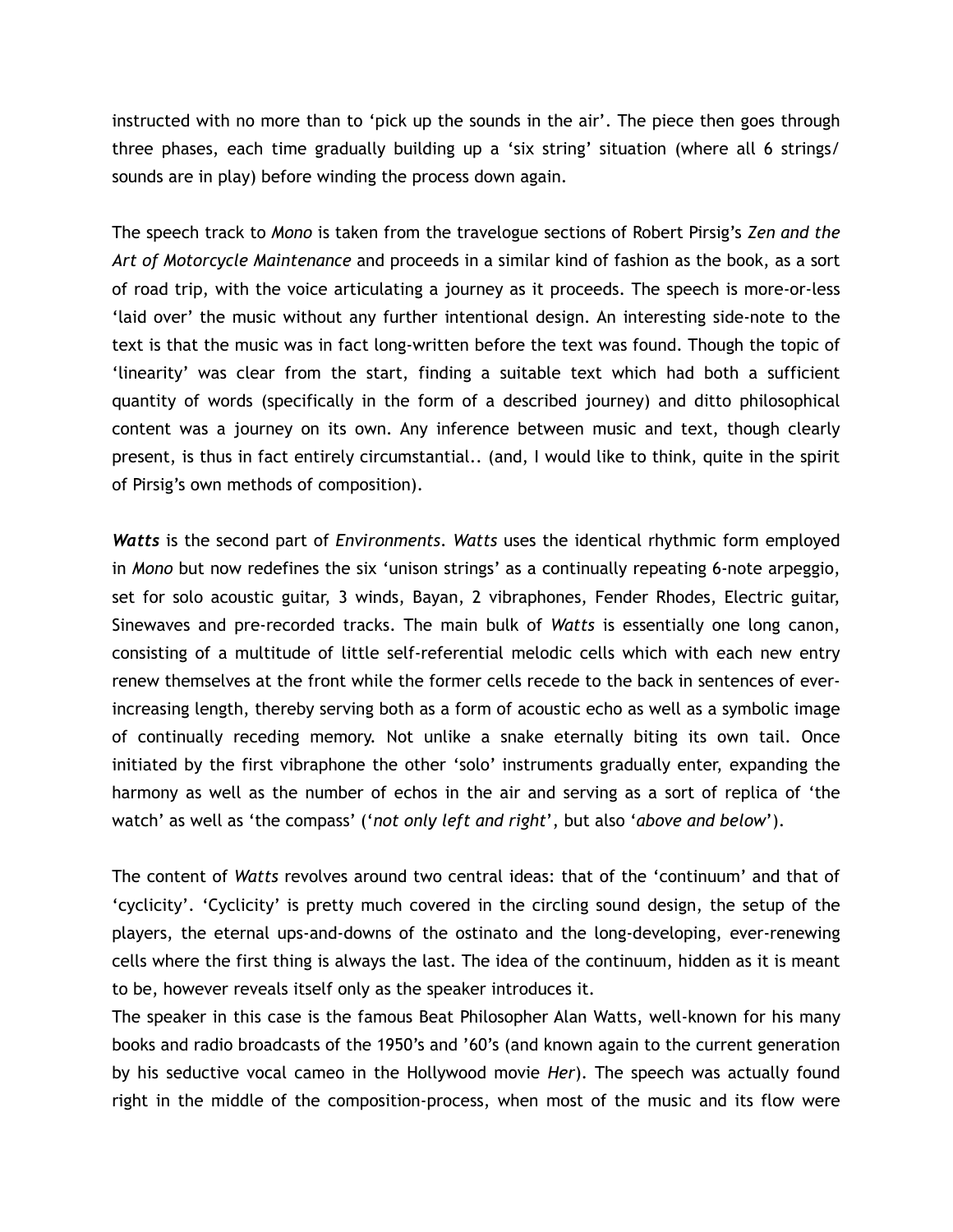already long-established and in fact quite immutable. As an experiment to test the effects of 'context' (following some lively debates with students) I decided one day to simply lay the speech over the already established contrapuntal flow to see what would happen. To my great surprise both tempo and flow of the speaker, for at least 80% of the entire speech, seemed to naturally fall into the flow of the music, on the way unexpectedly 'pointing out' musical properties which may have already been there but suddenly became endowed with some kind of 'meaning' (thereby instantaneously 'proving' the potential of context…). Little doubt thereafter of including it. For the greater part the speech was then preserved as is, retaining most of Watts' original flow but chopping the 12' speech up into 4 separate chapters with slight pauses between various fragments to line up with instrumental entries.

The inclusion of the speech left its immediate impact on the content of the music, such as in the gradual emphasis on the *continuum* (as time and memory recede the 'background' gradually increases), the pursued 'lushness' of the textures and even the 'electric hum', which finds itself hidden somewhere in the basement of the gradually evolving 'Watts chord' in the sinewaves.

Needless to say the beautiful world spelled out by Watts ('*no organization, no hierarchy, no doctrines.. only music and ritual'*) became quite an ironic affair when trying to reconstruct its actual operating in a - highly organized - piece of music. In that sense one could say the piece failed utterly, given that merely 'experiencing' is after all something quite different than 'making'.

*Stereo* is the third part of *Environments* and, of the three, by far the most symbol-heavy and the most of our time. The work deals with the concept of 'Polarity', as an expression of man's ideological or political pursuits. And it's a grim business. The work seeks to manifest polarity in every facet of its organization while simultaneously undermining/denying the very existence of polarity from the start. Like *Mono* and *Watts, Stereo* again resorts to an ostinato (now set for restrung electric Baritone guitar), taking the original score from *Mono* but now stripped of its rhythm, leaving only the gestural development played at high speed.

Where *Mono* could be said to be a 'line' and *Watts* a circle, *Stereo* is definitely a square, defined by artificially erected borders. These borders are implied in the setup, text treatment, sound design (with each players' sound coming from the opposite side of the room) and even in the bar-divisions of the work, where the music changes indiscriminately every 16, 24, 32, 48 or other such multiples of 'square' bars.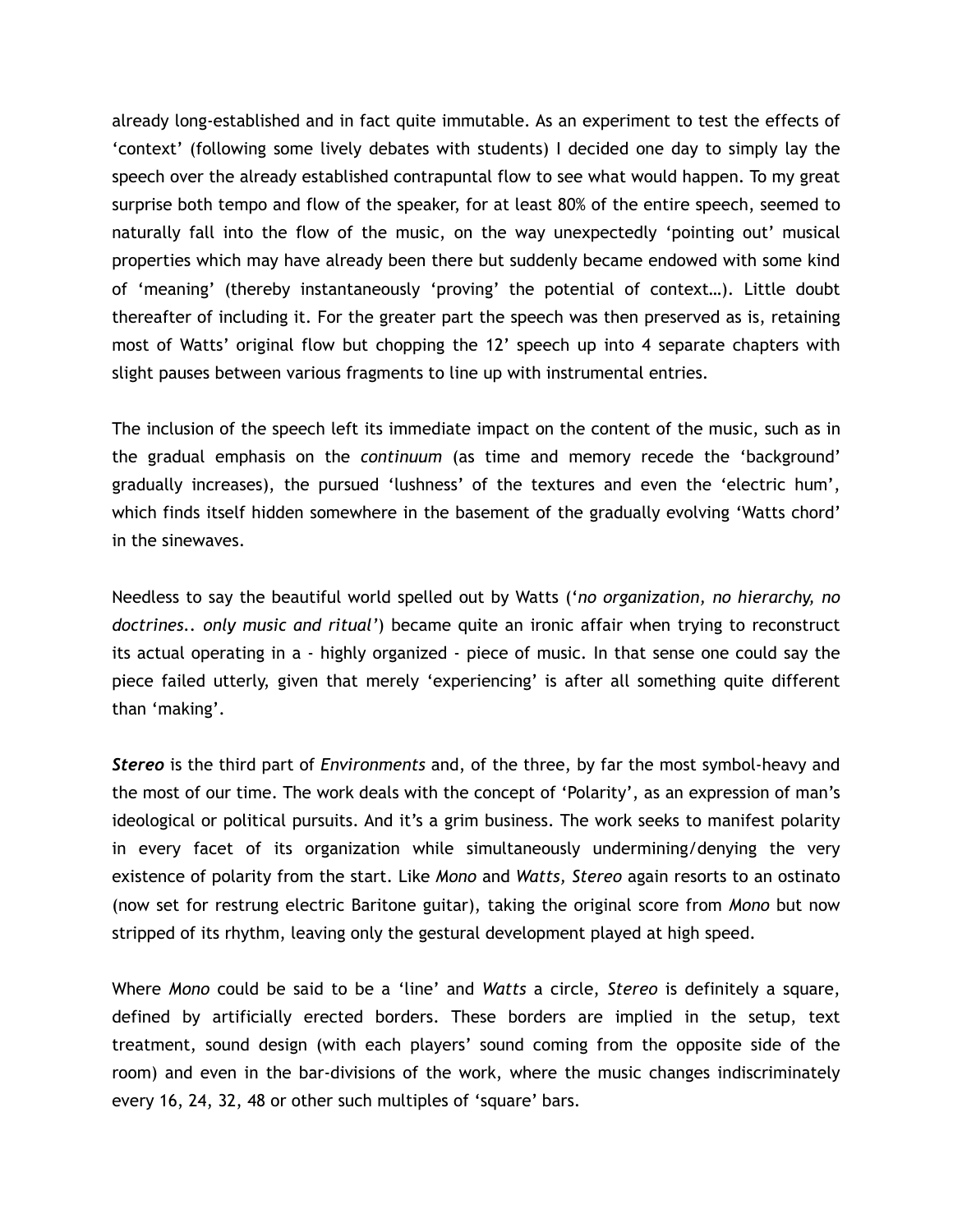Underneath *Stereo* lies a familiar yet at the same time mysterious text, the so-called *Principle of Polarity,* which appears to have been printed for the first time in this particular form in a book called the *Kybalion* (though its origins most certainly date back much further, considering the familiar Buddhist tenets of Yin and Yang). This text, in itself flexible and frequently used in changeable formats and wordings, served as the basis of *Stereo* and was, after due research and consideration, 'updated' on several points by the author himself and cast into the present form. In the case of *Stereo* the speech is set entirely rhythmically, meaning that individual sentences are chopped up into words and phrases and then placed 'evenly' at approximate distances of 4, 8 or 16 bars, separating each 'opposite' and creating an artificial but emphatic form of timing due to the imposed silences between utterances.

<span id="page-4-1"></span>Of the many facets of opposition and duality expressed in the work, metaphoric as well as literal, some are perhaps interesting to point out: such as 1) the harmony itself (consisting of a layering of two entirely unrelated harmonies, the *Watts* chord and the reconstructed synth chord - originating from a synthetic speech demonstration video found online with fragments from David Cronenberg's first film Stereo<sup>[2](#page-4-0)</sup>, 2) the stereo sine-pulse phasing (where two independent speeds interlock and phase, thereby automatically creating 'unity' when the ears can no longer tell them apart or tell the difference between up or down), and 3) the two juxtaposed materials which run the entire course of the piece: the attack sections and the 'Run' sections. On an analytical level the Runs themselves also constitute a 'duality', with the two 'opposing' harmonic series on the fundamental and the tetrachord (ostensibly the 'furthest removed') in fact being practically identical where the upper end of one is in practice the lower end of the other. For the audacity of the author to 'expand' on the original text the work also includes a metaphorical allusion in the form of two morse-code entries which refer back to a track from David Byrne and Brian Eno's seminal album *My Secret life in the Bush of Ghosts*. Thereby not excusing the additions, but at least apologizing for them..

Through its own working, *Stereo* eventually seeks to cancel out all forms of contrived polarity as the various materials gradually coalesce and combine, with the runs increasingly overlapping until the borders can no longer be told apart and the multitude of independent lines which constitute the piece eventually all combining simultaneously just prior to the speaker's final entry. [PA]

<span id="page-4-0"></span>The polarity of these two chords is probably most notably revealed at the very end of the piece, when the *Stereo* [2](#page-4-1) synth chord is subtracted from the overall sound leaving only the *Watts* chord remaining, with a sudden tonic shift.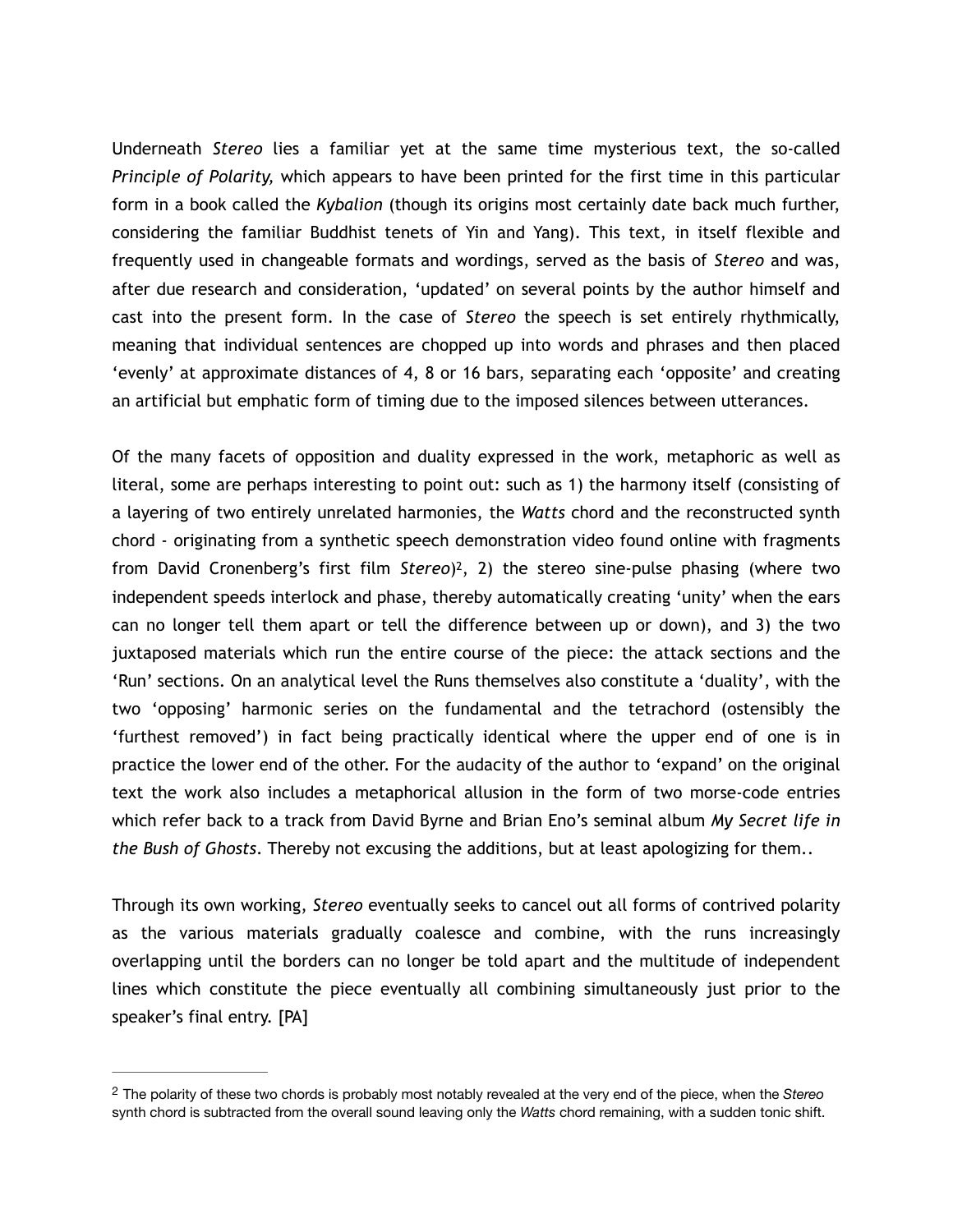## Q & A

@Peter. Alessandro Barricco's *The Barbarians* was an important influence on this work. What's that book about, and how does it relate to *Environments*?

Baricco basically deals with the decline of 'depth pursuits' in our current age. The move from 'diving' (in order to obtain 'depth') to the act of 'surfing'. In other words the motion from 'deep' to 'broad': a significant paradigm shift supplied by our fast lateral motions over icons on screens. The book helped me to better understand the times we are living in and what was 'lost' and for which reasons. The book resonated with me especially while teaching younger generations of composers and trying to comprehend their worlds. The topic of 'context' (for a long time anathema to me) was a springboard towards understanding this shift. Thanks to the convincing talents of some of my students it forced me to investigate the working of context and directly contributed to the inclusion and layering of (pre existing) speech and other 'found objects' in *Environments.* My conclusion however is that 'broad' - in the long run.. requires just as much (if not more) depth pursuit as 'deep'.. well, at least within my own dinosaur mentality!

@Peter. Could you talk about the choice of instruments, musical materials and sounds?

The instrumental setup basically proceeded as a long but organic development, starting from the sound of the restrung guitars. The 'commission', being quite free - sometimes terrifyingly so as the work grew and grew and grew without any seeming limitations.. allowed me to think about the total sound world I was chasing after. Not only pertaining to the instruments I should add on to the basic Klang setup but also to what seemed a nearly unlimited ability to add on in sound design. Selecting the instruments was tricky but logical, the guitars were doubled and extended to every variety, synths were deployed as special features to complement the sound world, the vibes were doubled and the Bayan was included as a perfect linkup between the struck world and the breathing world. The whole topic of 'memory' and spatial depth in *Watts* then prompted the rather gargantuan pilings of prerecorded materials, designed to fill the entire space (something which then had to be reproduced in a different way for the CD mix). The pre-recorded materials for the loudspeakers were chiefly derived from the acoustic sources but then gradually (by the time of *Stereo*) started including pre-existing sound sources, which in some cases had to be rebuilt from scratch - such as the synth chord in *Stereo*. The live stereo sine pulse phasing was a special feature which was designed specifically for this piece.